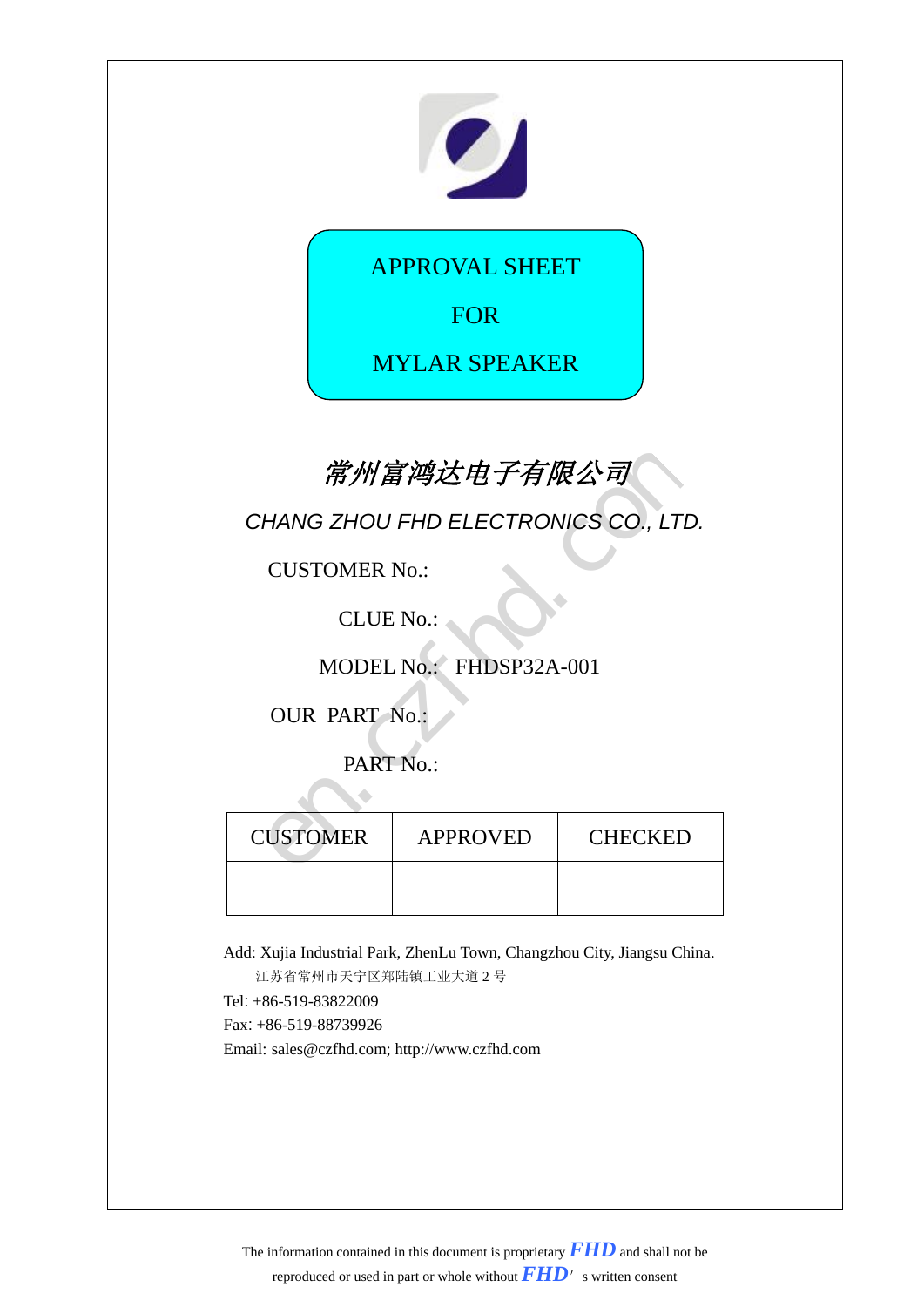

|                                 |                     | $L$ main, barco $\otimes$ 02m a.com, mup // www.czma.com |             |           |
|---------------------------------|---------------------|----------------------------------------------------------|-------------|-----------|
| Specification for mylar speaker |                     | Update                                                   | Page 2 of 6 |           |
|                                 |                     | Des.                                                     | Chk.        |           |
| Model No.: I                    | <b>FHDSP32A-001</b> |                                                          | Xu Fei      |           |
|                                 | $P/N$ :             |                                                          | 8/18/2021   | 8/18/2021 |

| 1. Document revision history |    |      |      |     |
|------------------------------|----|------|------|-----|
| 修改时间                         | 版本 | 修改页次 | 修改内容 | 确认人 |
|                              |    |      |      |     |
|                              |    |      |      |     |
|                              |    |      |      |     |
|                              |    |      |      |     |
|                              |    |      |      |     |
|                              |    |      |      |     |
|                              |    |      |      |     |
|                              |    |      |      |     |
|                              |    |      |      |     |
|                              |    |      |      |     |
|                              |    |      |      |     |
|                              |    |      |      |     |
|                              |    |      |      |     |
|                              |    |      |      |     |
|                              |    |      |      |     |
|                              |    |      |      |     |
|                              |    |      |      |     |
|                              |    |      |      |     |
|                              |    |      |      |     |
|                              |    |      |      |     |
|                              |    |      |      |     |
|                              |    |      |      |     |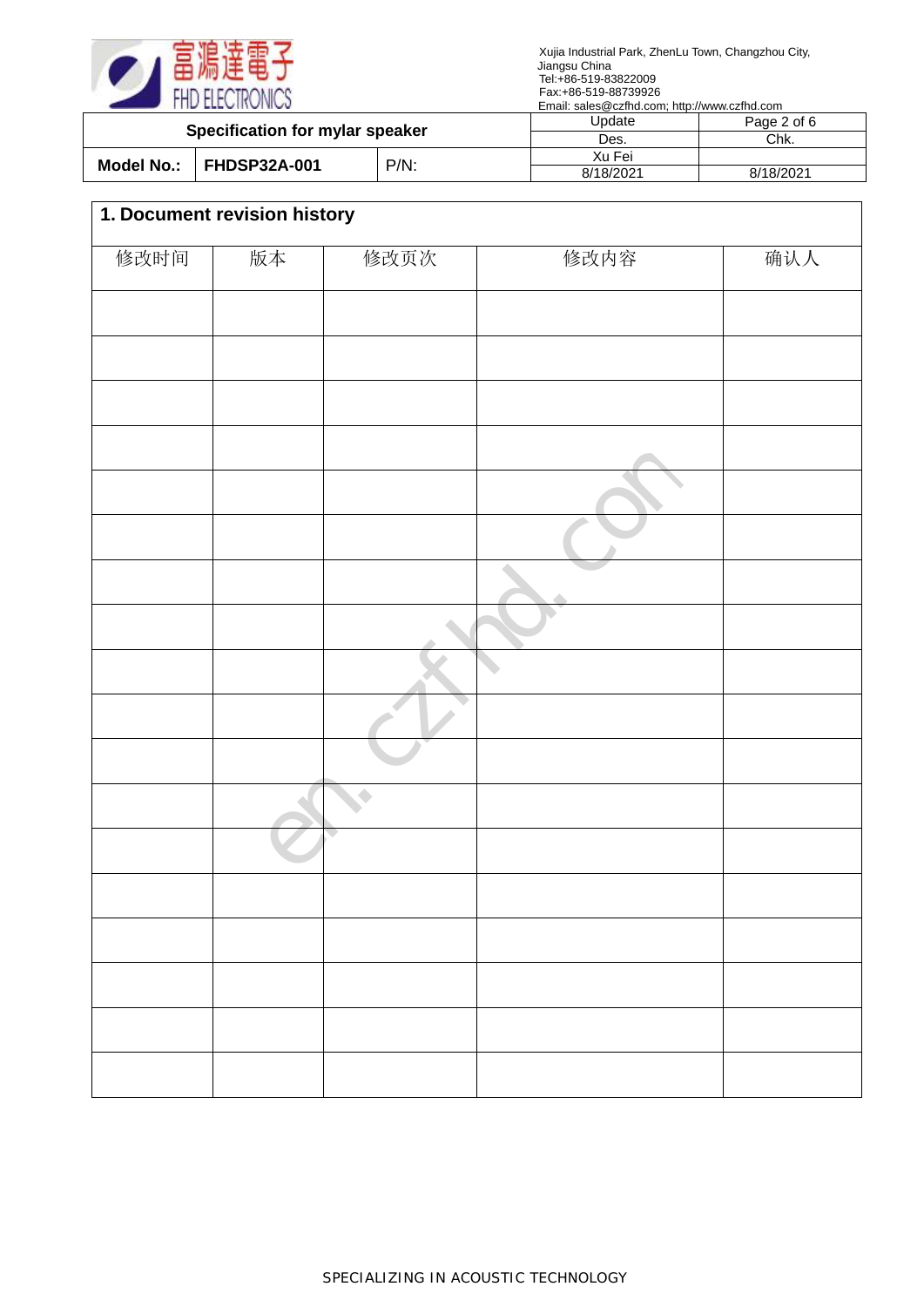

| Specification for mylar speaker   |         | Update    | Page 3 of 6 |
|-----------------------------------|---------|-----------|-------------|
|                                   |         | Des.      | Chk.        |
| <b>FHDSP32A-001</b><br>Model No.: | $P/N$ : | Xu Fei    |             |
|                                   |         | 8/18/2021 | 8/18/2021   |

|                | <b>2.SPECIFICATION</b>                                          |                                                                                     |  |  |  |  |
|----------------|-----------------------------------------------------------------|-------------------------------------------------------------------------------------|--|--|--|--|
|                | Speaker                                                         |                                                                                     |  |  |  |  |
| 1              | $\Phi$ 32*H5.2mm<br>Dimension                                   |                                                                                     |  |  |  |  |
| $\overline{2}$ | Impedance                                                       | 120hm $\pm$ 20% at 1KHz                                                             |  |  |  |  |
| 3              | <b>Rated Input Power</b><br>0.25W                               |                                                                                     |  |  |  |  |
| $\overline{4}$ | Max Input Power<br>0.5W                                         |                                                                                     |  |  |  |  |
| 5              | 500±20%Hz @ 1V. (Without Baffler)<br>Lowest Resonance Frequency |                                                                                     |  |  |  |  |
|                |                                                                 | The input power shall be set at rated noise power(0.25W).                           |  |  |  |  |
| 6              | Audible Noise                                                   | Using an audio oscillator sweep from F0 to 10KHZ in free air.                       |  |  |  |  |
|                |                                                                 | There shall be no buzzes, rattles, nor spurious noises.                             |  |  |  |  |
| 7              | Sound Pressure Level                                            | $97 \pm 3$ dB SPL $(0.1 \text{m}, 0.25 \text{W})$<br>at 0.8,1.0,1.2,1.5KHz<br>(0dB) |  |  |  |  |
|                |                                                                 | $SPL=20 \mu Pa$                                                                     |  |  |  |  |
| 8              | <b>Distortion</b>                                               | Less exceed $\leqslant$ 10%                                                         |  |  |  |  |
| 9              | <b>Operating Temperature</b>                                    | $-30^{\circ}$ to + 60 °C                                                            |  |  |  |  |
| 10             | <b>Store Temperature</b>                                        | $-40^{\circ}$ to $+65^{\circ}$                                                      |  |  |  |  |

## **3. Dimensions**

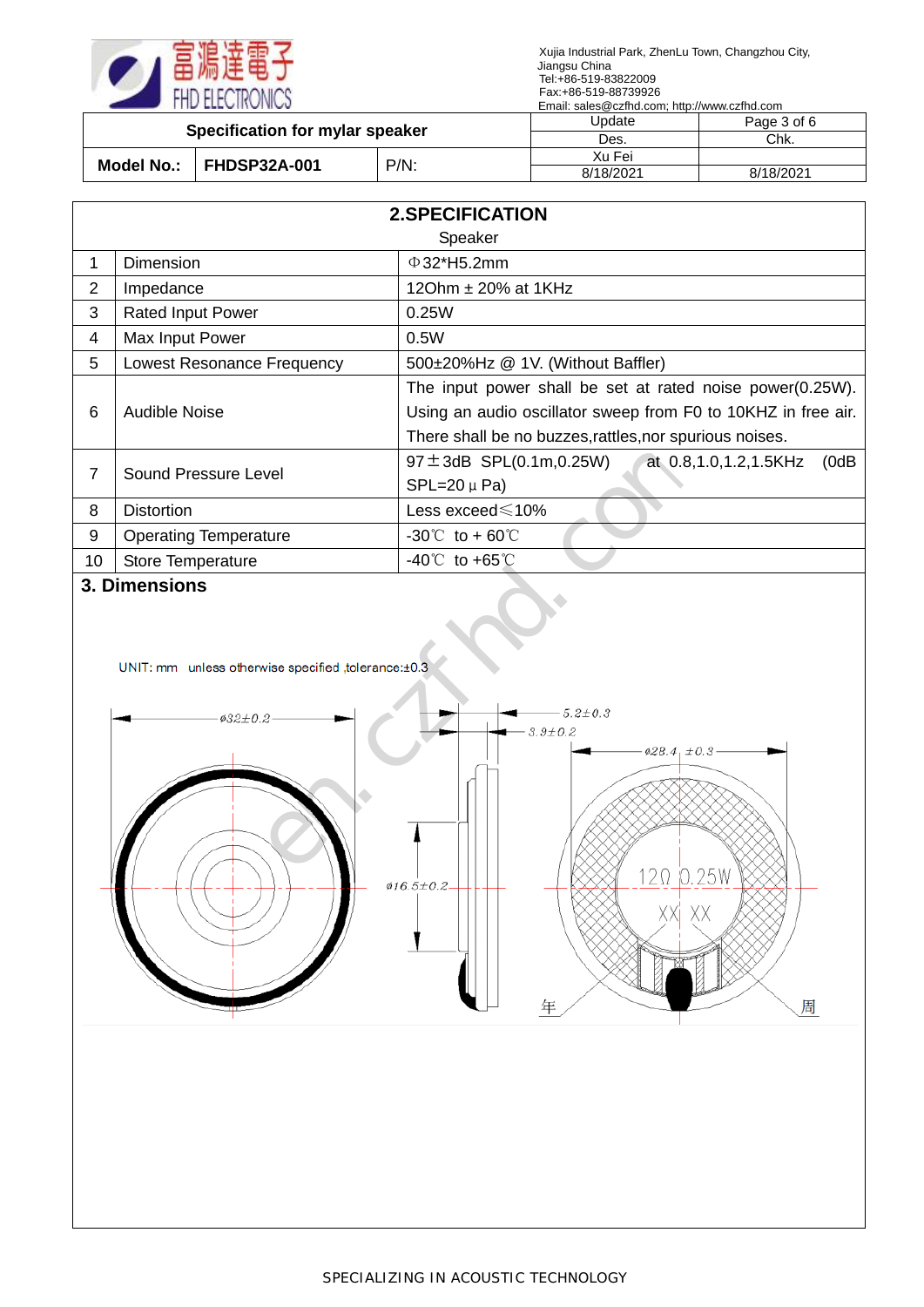

| Specification for mylar speaker   |  | <b>J</b> pdate | Page 4 of 6 |           |
|-----------------------------------|--|----------------|-------------|-----------|
|                                   |  | Des.           | Chk.        |           |
| <b>FHDSP32A-001</b><br>Model No.: |  | Xu Fei         |             |           |
|                                   |  | $P/N$ :        | 8/18/2021   | 8/18/2021 |

## **4.Reliability Test** 可靠性測試

| 4.1 | High<br>Temperature<br><b>Test</b>  | High Temperature:<br>Duration:                  | +65 $^{\circ}$ C $\pm$ 5 $^{\circ}$ C<br>96 hours                                        |
|-----|-------------------------------------|-------------------------------------------------|------------------------------------------------------------------------------------------|
| 4.2 | Temperature<br>Low<br><b>Test</b>   | Low Temperature:<br>Duration:                   | $-40^{\circ}$ C $\pm 5^{\circ}$ C<br>96 hours                                            |
| 4.3 | Humidity Test                       | Temperature:<br>Relative humidity:<br>Duration: | +40 $^{\circ}$ C $\pm$ 5 $^{\circ}$ C<br>$90\% \sim 95\%$ RH<br>96 hours                 |
| 4.4 | Vibration<br>Test                   | Vibration:<br>Amplitude:<br>Duration:           | $10$ Hz $\sim$ 55Hz<br>1.52mm or acceleration: 50m/s2<br>2h per axis=10 cycles; 3 axis   |
| 4.5 | Cycle<br>Temperature<br><b>Test</b> | Temperature:<br>Duration:<br>Cycle:             | $-40^{\circ}$ C $\longleftrightarrow$ +65 $^{\circ}$ C<br>1 hours<br>1 hours<br>10 Cycle |
| 4.6 | Drop Test<br>(under the unit)       | Height:<br>Cycle:                               | 1.5 <sub>m</sub><br>10 Cycles                                                            |
| 4.7 | Load<br><b>Test</b>                 | Noise:<br>Power:<br>Duration:<br>item 05,08,14. | White noise<br>0.25W<br>96 hours and satisfy the test listed on                          |

The test shall be carried out on the parts that passed 12hours in temperature 20℃. The sensitivity difference from the initial value shall be within  $\pm 3$ dB.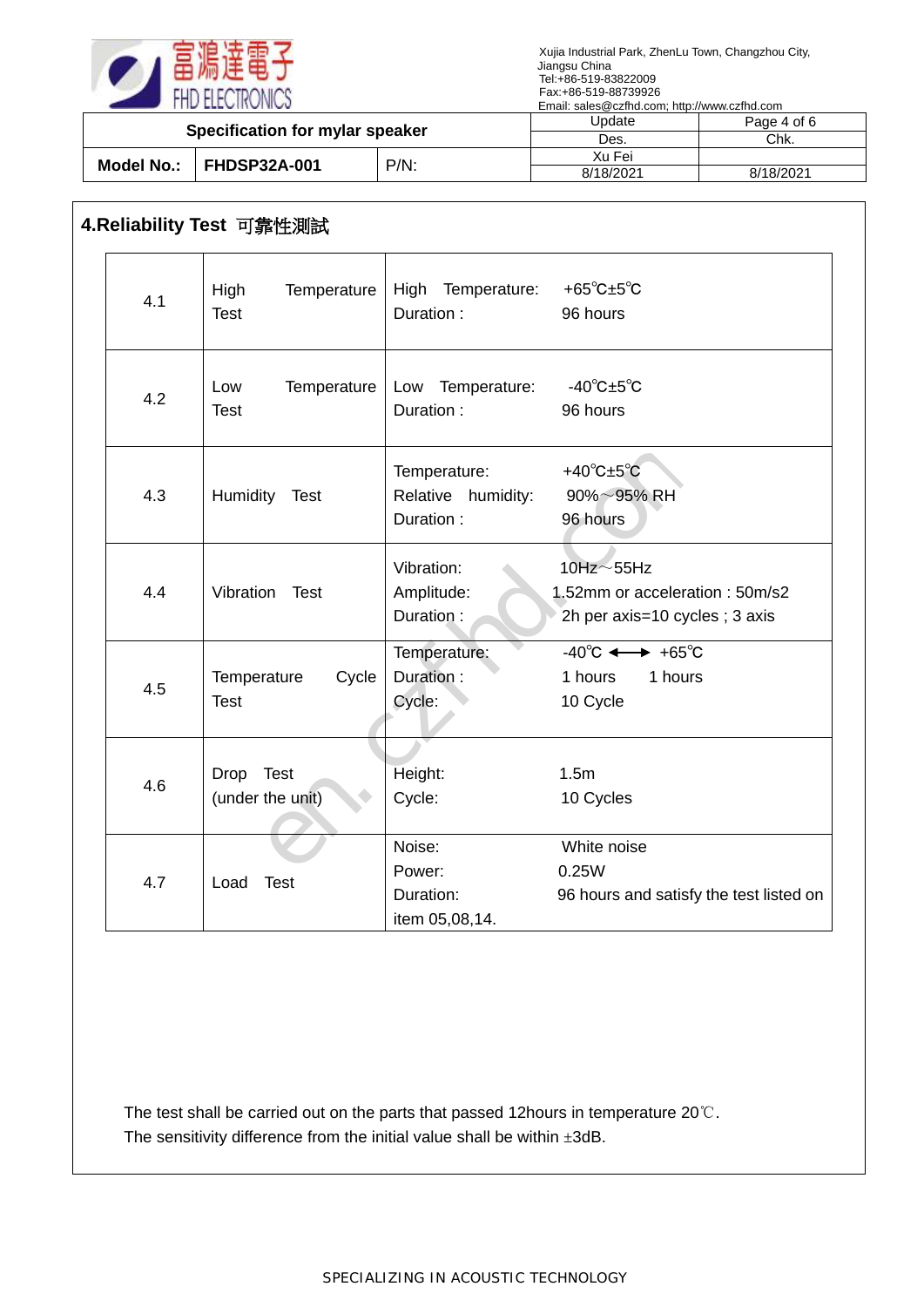

| Specification for mylar speaker |                                | Jpdate | Page 5 of 6 |           |
|---------------------------------|--------------------------------|--------|-------------|-----------|
|                                 |                                | Des.   | Chk.        |           |
| Model No.:                      |                                |        | Xu Fei      |           |
|                                 | <b>FHDSP32A-001</b><br>$P/N$ : |        | 8/18/2021   | 8/18/2021 |

## **5.Electrical And Acoustical Measuring Condition**